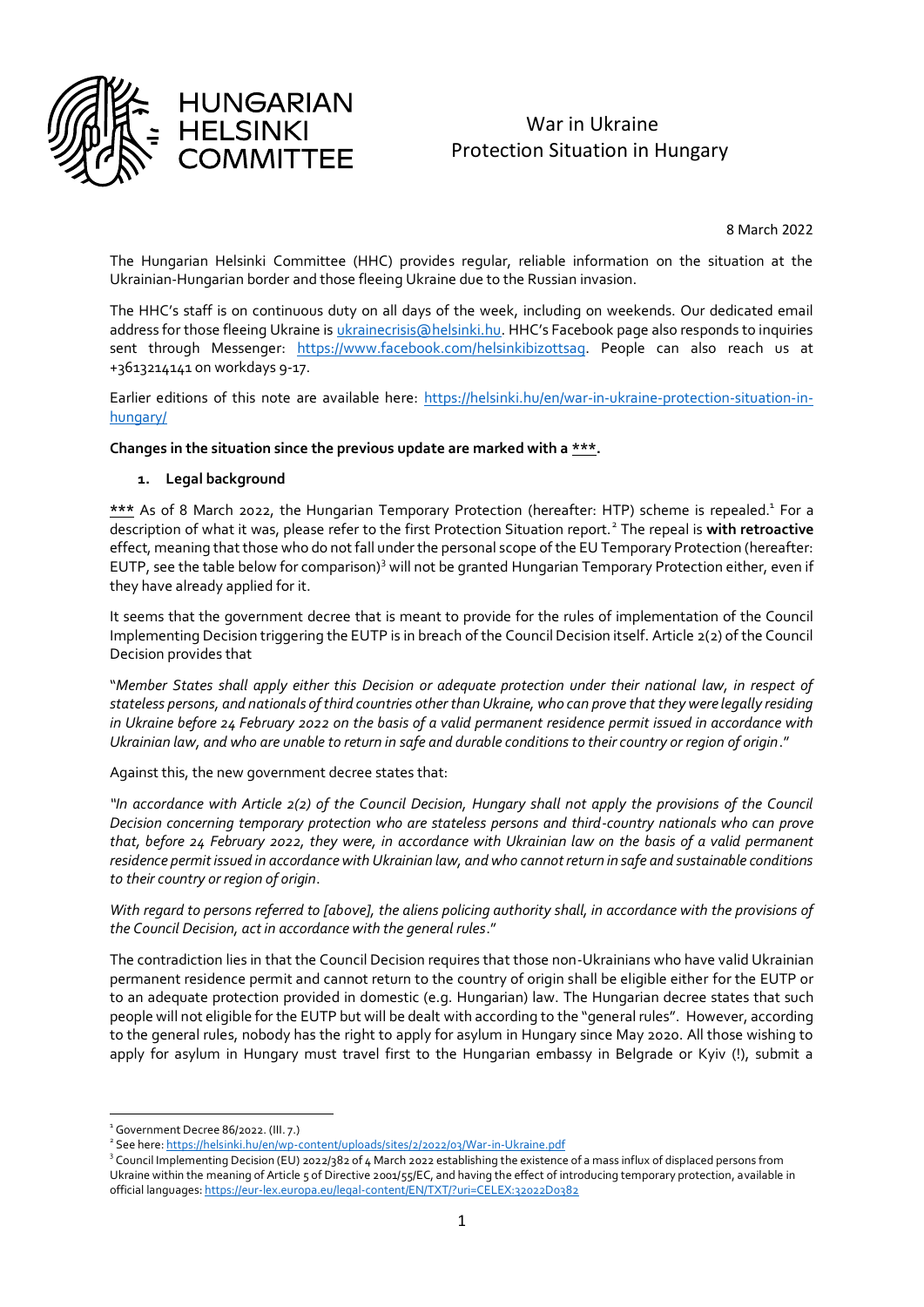statement of intent, wait for 2 months for an approval and in case that is granted, must then travel to Hungary and ask for asylum.<sup>4</sup>

It is yet to be seen how the Government Decree will be implemented. A key question is what the "general procedure" the aliens policing authority shall conduct will practically mean. Possibilities include e.g.:

- a) issuing temporary residence permits valid for 30 days as has been the practice for the majority of people since 24 February
- b) first a), then after the expiry of the permit in accordance with the domestic rules legalising collective expulsions (push-backs) of unlawfully staying third-country nationals, removing these people to the Serbian side of the border fence<sup>5</sup>
- c) an expulsion procedure during which a proper *non-refoulement* assessment might reveal that the person cannot be returned to their country of origin and is granted tolerated stay (*"befogadott"*)

There are differences between the personal scope of the EUTP and the (now repealed) HTP, as well as the benefits/permissions provided under the two schemes, as summarised:

|                                                                   | Hungarian Temporary Protection (no<br>longer available)                                                                                                                                                                                                      | <b>EU Temporary Protection</b>                                                                                                                                                                                                                                                                                                                                                                                                                                                                                                                                                                                                                                    |  |  |
|-------------------------------------------------------------------|--------------------------------------------------------------------------------------------------------------------------------------------------------------------------------------------------------------------------------------------------------------|-------------------------------------------------------------------------------------------------------------------------------------------------------------------------------------------------------------------------------------------------------------------------------------------------------------------------------------------------------------------------------------------------------------------------------------------------------------------------------------------------------------------------------------------------------------------------------------------------------------------------------------------------------------------|--|--|
| Personal scope                                                    | Ukrainian citizens regardless of the<br>$\bullet$<br>documents they possess directly<br>entering Hungary from Ukraine<br>Non-Ukrainian<br>third-country<br>$\bullet$<br>nationals who stay lawfully in<br>Ukraine and directly enter Hungary<br>from Ukraine | Ukrainian citizens residing in Ukraine before<br>24 February 2022 and were displaced on or<br>after that date<br>Stateless persons, and nationals of third<br>$\bullet$<br>countries other than Ukraine, who benefited<br>from international protection or equivalent<br>national protection in Ukraine before 24<br>February 2022 and were displaced on or after<br>that date<br>Family members of the above<br>Stateless persons or non-Ukrainian third-<br>country nationals who can prove that they<br>were legally residing in Ukraine prior to 24<br>February 2022 and are unable to return in safe<br>and durable conditions to their country of<br>origin |  |  |
| Right to work while the<br>procedure is pending                   | <b>NO</b>                                                                                                                                                                                                                                                    | <b>NO</b>                                                                                                                                                                                                                                                                                                                                                                                                                                                                                                                                                                                                                                                         |  |  |
| <b>Right to work after</b><br>status is granted                   | NO (only with work permit)                                                                                                                                                                                                                                   | <b>YES</b>                                                                                                                                                                                                                                                                                                                                                                                                                                                                                                                                                                                                                                                        |  |  |
| Access to health care<br>beyond emergency<br>care                 | <b>YES</b>                                                                                                                                                                                                                                                   | YES (emergency and essential, except for<br>unaccompanied children and other vulnerable<br>persons who are eligible to access further services)                                                                                                                                                                                                                                                                                                                                                                                                                                                                                                                   |  |  |
| <b>Access to education for</b><br>children under the age<br>of 16 | <b>YES</b>                                                                                                                                                                                                                                                   | <b>YES</b>                                                                                                                                                                                                                                                                                                                                                                                                                                                                                                                                                                                                                                                        |  |  |
| <b>State provided shelter</b>                                     | <b>YES</b>                                                                                                                                                                                                                                                   | <b>YES</b>                                                                                                                                                                                                                                                                                                                                                                                                                                                                                                                                                                                                                                                        |  |  |
| <b>Meals</b>                                                      | <b>YES</b>                                                                                                                                                                                                                                                   | Not specifically mentioned                                                                                                                                                                                                                                                                                                                                                                                                                                                                                                                                                                                                                                        |  |  |
| <b>Financial assistance</b>                                       | YES (not automatic)                                                                                                                                                                                                                                          | Possible, but not specified in details                                                                                                                                                                                                                                                                                                                                                                                                                                                                                                                                                                                                                            |  |  |
| Integration support                                               | <b>YES</b>                                                                                                                                                                                                                                                   | Not specifically mentioned                                                                                                                                                                                                                                                                                                                                                                                                                                                                                                                                                                                                                                        |  |  |
| <b>Freedom of movement</b><br>within the EU                       | <b>NO</b>                                                                                                                                                                                                                                                    | NO (but remains to be seen in practice in light of<br>the Declaration of the Member States attached to<br>the Council Implementation Decision)                                                                                                                                                                                                                                                                                                                                                                                                                                                                                                                    |  |  |

<sup>&</sup>lt;sup>4</sup> More on this "embassy system" can be found here: [https://helsinki.hu/wp-content/uploads/new-Hungarian-asylum-system-HHC-Aug-](https://helsinki.hu/wp-content/uploads/new-Hungarian-asylum-system-HHC-Aug-2020.pdf)<u>[2020.pdf](https://helsinki.hu/wp-content/uploads/new-Hungarian-asylum-system-HHC-Aug-2020.pdf)</u> and <u>https://helsinki.hu/en/wp-content/uploads/sites/2/2021/12/No-access-to-asylum-1.11.2021.pdf<br><sup>5</sup> More on this see: <u>https://helsinki.hu/wp-content/uploads/HHC\_UNSR-migration\_pushbacks.pdf and <u>https://helsin</u></u></u> [backs/](https://helsinki.hu/en/akta/push-backs/)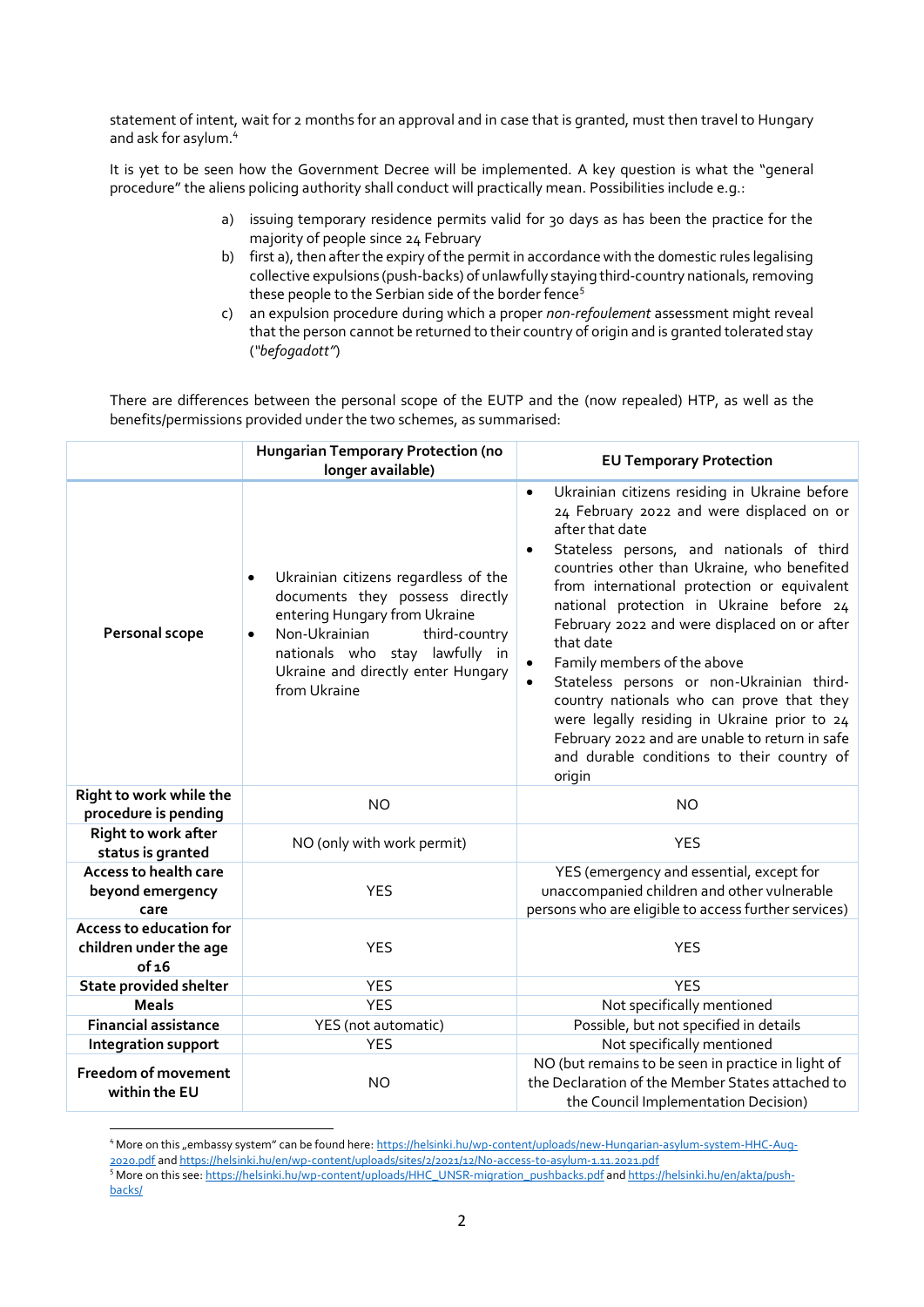The new Government Decree finally resolves the issue the HHC raised since 24 February 2022, that Hungarian citizens residing in Ukraine are not eligible for protection in Hungary and as a consequence, are not eligible for any of the services provided to those non-Hungarian citizens fleeing Ukraine. The new Government Decree provides that Hungarian citizens having a permanent address in Ukraine who arrived to Hungary on or after 24 February 2022 shall have access to the same services and benefits as those receiving EUTP.

### **2. Implementation**

a. At border crossings

Five border crossings operate at the Hungarian-Ukrainian border section. At Záhony (HU) – Cap (UA) there is also a train crossing and is traditionally one of the busiest crossings. Further south are Lónya (HU) – Dzvinkove (UA), a small border crossing, Barabás (HU) – Kason (UA), another small border crossing, Beregsurány (HU) – Astei (UA), traditionally the other main crossing in addition to Záhony, and Tiszabecs (HU) – Vilok (UA), another small border crossing. The small crossings normally operate only during the day and allow for pedestrian crossing as well. Currently, most crossings are open 24/7 for all passengers. **\*\*\*** As of 8 March, the Lónya-Dzvinkove crossing is open 7-23.<sup>6</sup>

According to the available information at the time of this update, the Hungarian authorities allow all persons showing up at the border crossings to enter Hungary.

The Police (border guards were integrated into the Police as of 1 January 2008) still do not provide information on the need/possibility to apply for temporary protection or how people would become eligible to certain services.

On the evening of 2 March, people who did not meet the entry requirements set out in the Schengen Borders Code but fleeing the war in Ukraine were no longer allowed to enter from Romania. In the morning on 3 March, both the Romanian and the Hungarian officials stated that from then on, citizens of Ukraine, regardless of their travel documents, will be able to enter Hungary. Third-country nationals who do not meet the entry requirements are still not allowed to enter at the Romanian-Hungarian border, even if they can provide proof of their previous lawful stay in Ukraine.

#### b. At registration points

Registration points were set up at several locations inside Hungary, usually a few dozen kilometres from the border. At these registration points, Hungarian authorities set up a one-stop-shop a few days after the Russian invasion began where the registration of those fleeing from Ukraine can take place. These are located in Aranyosapáti<sup>7</sup>, Cigánd (opened on 3 March)<sup>8</sup>, Fehérgyarmat<sup>9</sup>, Mándok<sup>10</sup>, Tarpa<sup>11</sup>, Vásárosnamény<sup>12</sup>.

Following the first chaotic days, it seems that except for those meeting the regular entry requirements (biometric passports in case of Ukrainian citizens, valid visa in case of non-Ukrainian third-country citizens), registration is compulsory. At the same time, the registration procedure remains extremely slow. At some registration points, people need to wait 4-8, in some cases 10+ hours. At least at one registration point, people are waiting outside. HHC received reports that while waiting for the registration, people do not have access to food, water, or even toilets.

The HHC also received reports that there continues to be a shortage of interpreters at registration points and the authorities cannot communicate with those being registered.

At registration points, people can "choose" whether to apply for temporary protection or for a temporary residence card, the latter valid for 30 days.

<sup>6</sup> <https://www.police.hu/hu/hirek-es-informaciok/legfrissebb-hireink/hatarrendeszet/valtozott-a-nyitvatartas-a-lonyai>

<sup>7</sup> Petőfi út 6., emergency shelter capacity: 30

 $^8$  Vasút u. 46

<sup>&</sup>lt;sup>9</sup> Iskola köz 3., emergency shelter capacity: 700

<sup>&</sup>lt;sup>10</sup> Szent István tér, emergency shelter capacity: 300

<sup>&</sup>lt;sup>11</sup> Kossuth út 19., emergency shelter capacity: 50

<sup>&</sup>lt;sup>12</sup> Munkácsi út 2., emergency shelter capacity: 60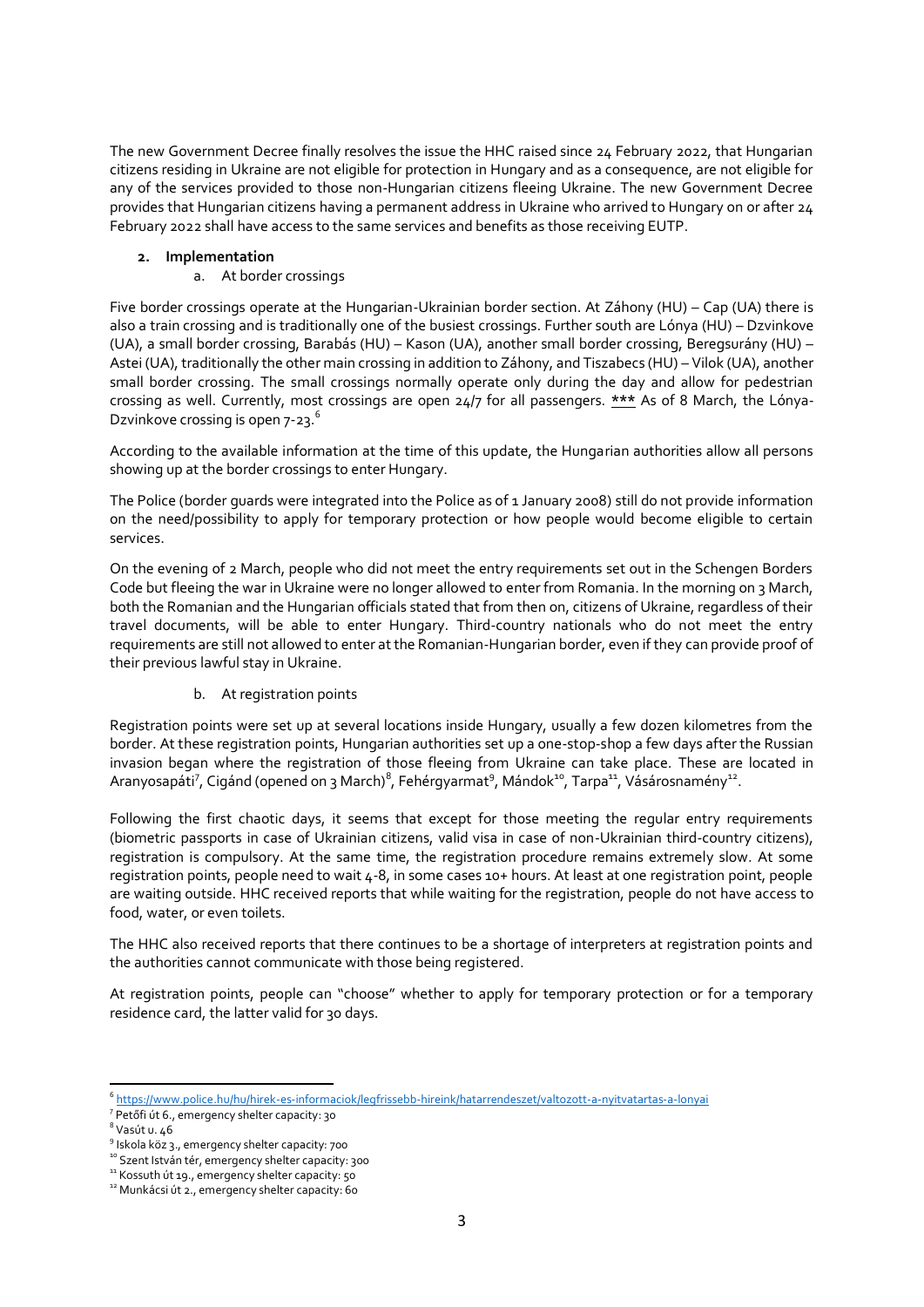The HHC received a high number of requests from those fleeing as well as from Hungarian citizens and Hungarian municipalities hosting people fleeing from Ukraine regarding the possibility to apply for temporary protection. Concerning reports of pre-filled documents showing that the individual "is not requesting protection"; of entire buses of people transferred from border crossing points to registration points being told "not to ask for protection in order to speed up the procedure" remain regular. This is one of the most likely explanation behind the shockingly low number of temporary protection applications registered by the NDGAP.

#### **3. Humanitarian relief**

Humanitarian aid is organised by grassroots (e.g. Migration Aid<sup>13</sup>), charity groups (e.g. Age of Hope<sup>14</sup>, Budapest Bike Maffia<sup>15</sup>), individuals mostly utilizing different Facebook groups (e.g. for shelters<sup>16</sup>, NFIs and transport<sup>17</sup>). Members of the government-organised Charity Council began providing humanitarian aid and divided crossings among each other, see details below:

Member organizations of the Charity Council on the border:

• **Caritas Hungarica**

Tel: +36 1 / 372-0910 E-mail: [office@caritas.org.hu](mailto:office@caritas.org.hu) Border Crossing Point: Barabás, Beregsurány Present in Transcarpathia • **Hungarian Reformed Church Aid** Tel: +36 1 / 273 0449 E-mail: [mrsz@jobbadni.hu](mailto:mrsz@jobbadni.hu) Border Crossing Point: Záhony Present in Transcarpathia • **Hungarian Maltese Charity Service**

Tel: +36 1 / 391 4700 E-mail: [mmszok@maltai.hu](mailto:mmszok@maltai.hu) Border Crossing Point: Beregsurány

• **Hungarian Interchurch Aid** Tel: +36 1 / 382 0700 E-mail: [segelyszervezet@segelyszervezet.hu](mailto:segelyszervezet@segelyszervezet.hu) Border Crossing Point: Beregsurány Present in Transcarpathia and in Lviv

• **Hungarian Baptist Aid**

Tel: +36 1 / 381 0084 E-mail: [hbaid@hbaid.org](mailto:hbaid@hbaid.org) Border Crossing Point: Tiszabecs, Záhony Present in Transcarpathia

### • **Hungarian Red Cross**

Tel: +36 1 / 311 3660 E-mail: [titkarsag@voroskeresztbp.hu](mailto:titkarsag@voroskeresztbp.hu) Border Crossing Point: Záhony, Beregsurány, Tiszabecs Present in Transcarpathia

The Disaster Management Agency arranges accommodation for those requesting shelter at the registration points.

#### **4. Identified gaps**

a. Access to protection

<sup>&</sup>lt;sup>13</sup> <https://migrationaid.org/>

<sup>&</sup>lt;sup>14</sup> <https://aoh.hu/>

<sup>15</sup> <https://bikemaffia.com/en/home/>

<sup>16</sup> [https://www.facebook.com/groups/1350360178761136/](https://www.facebook.com/groups/1350360178761136/?__cft__%5b0%5d=AZXVLNSFnnyxjConAYnfKbXoc5UNBzs-m9kUQwsgHnJz5L3_Yhj6p__rMZ-YIZk64oOUft285kBfDPkVP4M7xIpFh-hf6cosANKCzB5kHs54nLEi96RiEmcJ57VPoaxp-SGxSih-YEhTUa-eJ9ohKpnB&__tn__=-UK-R)

<sup>17</sup> [https://www.facebook.com/groups/994143548136400/](https://www.facebook.com/groups/994143548136400/?%20-hf6cosANKCzB5kHs54nLEi96RiEmcJ57VPoaxp-SGxSih-YEhTUa-eJ9ohKpnB&__tn__=-UK-R) an[d https://www.facebook.com/groups/527320555481268/](https://www.facebook.com/groups/527320555481268/)